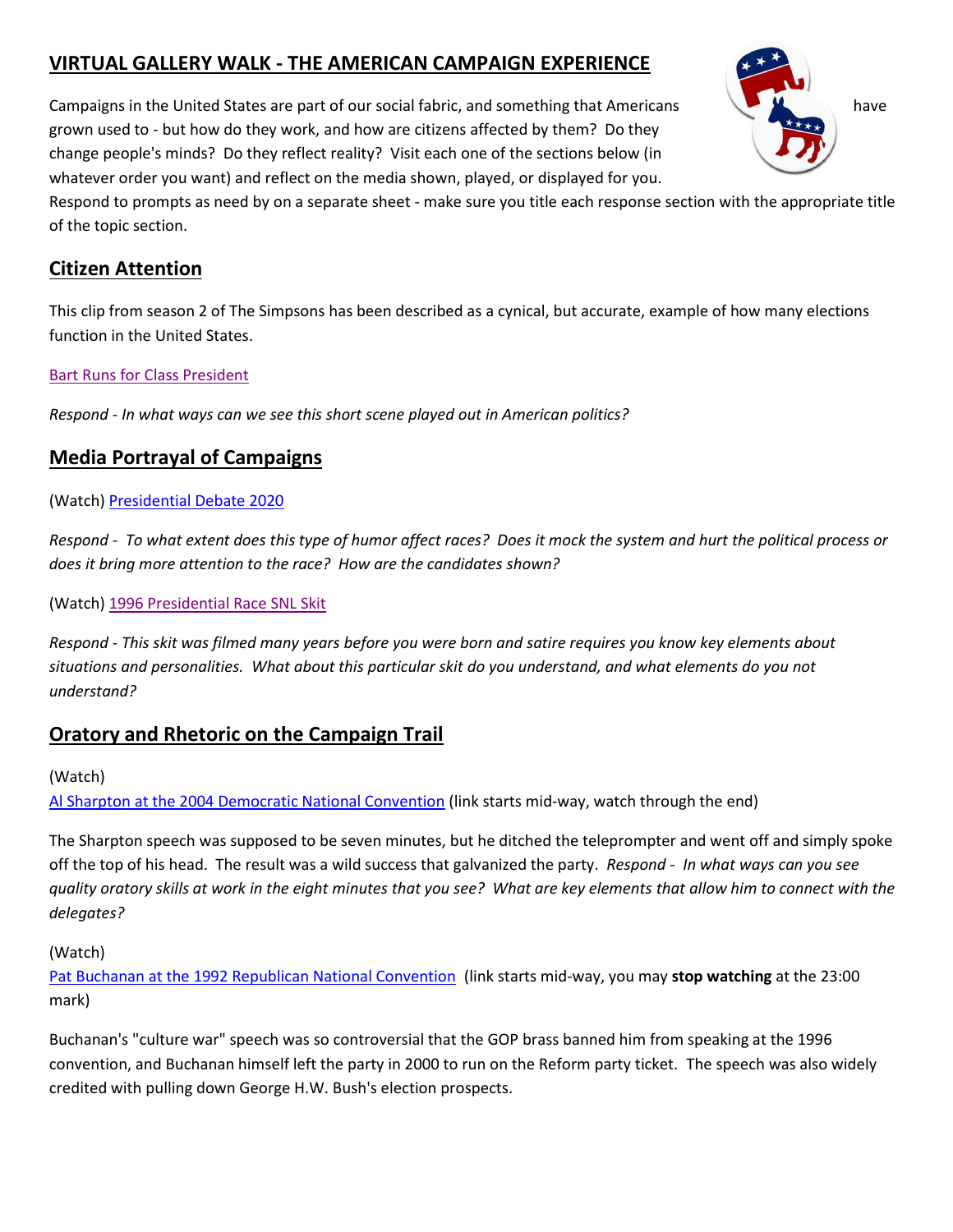*Respond - How might a speech that appears to be very well received at the time(in house) turn out to haunt Republicans in this election and beyond? What rhetoric sticks with you in the section of the speech that you watched? (Btwremember the context, George H.W. Bush was a moderate)*

### **Horse Race Primary System**

Review the Primaries going back to 1972 (those that actually had multiple people running)... primaries are considered horse races because the media follows closely on who is in the lead as the race goes from state to state. Momentum is king, but delegates matter most. Review one of the four available physical binders (available in class or PDF online on the website - the document is called "Horse Race Primary Analysis'") that show the competitive races.

*Respond - Geography and ideology are key components on any primary strategy. Discuss some elements of the primaries that you found interesting. At least two to three paragraphs of reflections.*

### **Campaign Slogans**

Review the following site and analyze the campaign slogans of various Presidential candidates.

### <http://www.presidentsusa.net/campaignslogans.html>

*Respond - How effective are they about giving real information to voters? Are any of these, in your opinion, better than others in terms of having a positive political spin? Finally, name your favorite of the slogans and why you like it.*

## **Elections and Campaigns in Political Cartoons**

The following are all political cartoons that deal with various areas of discussion in terms of the U.S. election system and campaigning norms. Check em out!

#### *Cartoon #1*